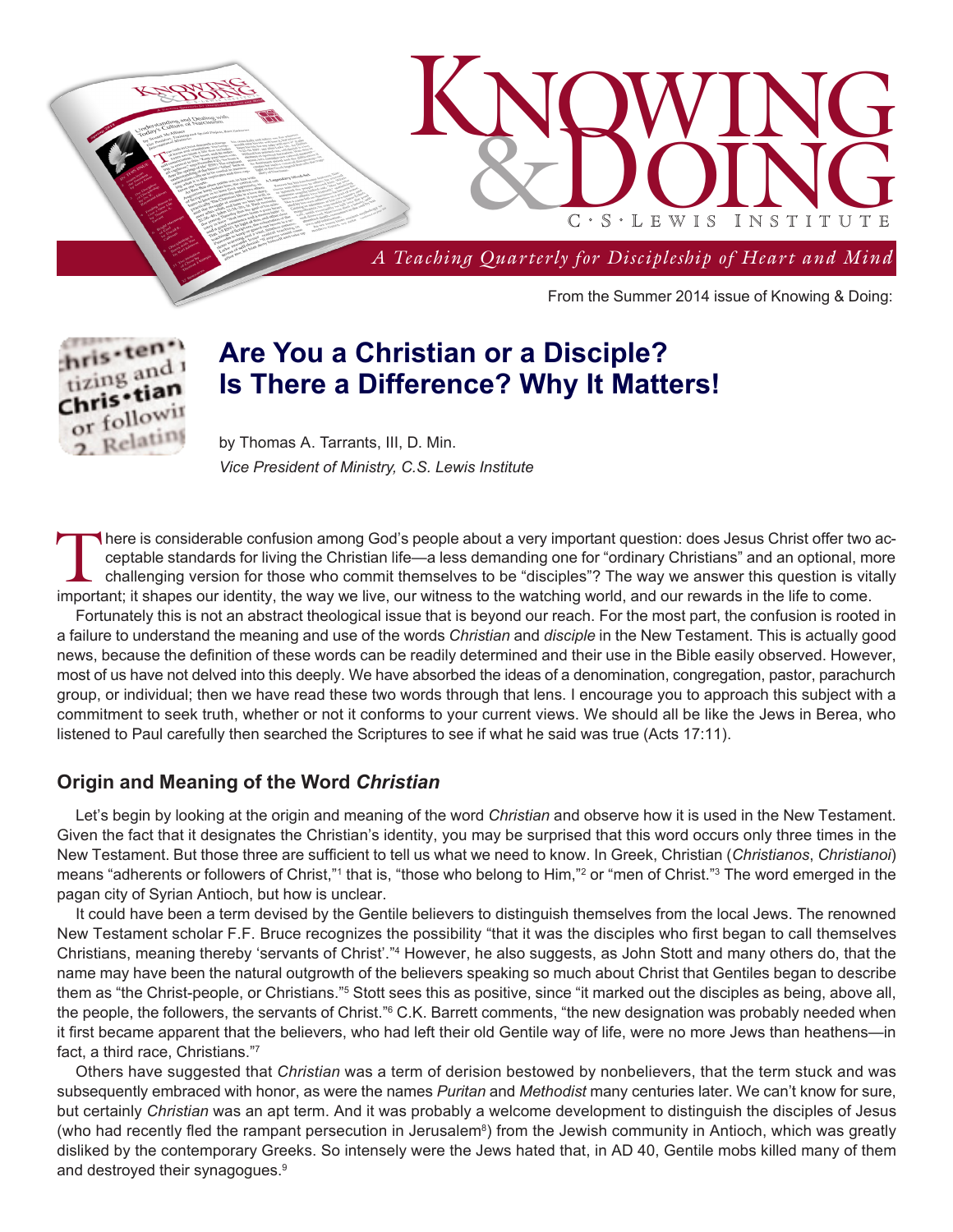What we do know about the word *Christian* is that sometime about AD 44–47 in Syria it became a term to refer to the growing number of people who were becoming followers of Jesus Christ. This appears to have been providential, inasmuch as it freed the disciples of Jesus from being seen as Jews and allowed them to carry on the Great Commission.

#### **Three New Testament Occurrences**

Additional insight comes from observing how the word *Christian* is used and viewed by Peter and Paul as reflected in its three New Testament occurrences. Taking them in reverse order, we find in 1 Peter, written in the early sixties, on the eve of Nero's persecution, the name *Christian* is used as a badge of honor: "If you are insulted for the name of Christ, you are blessed, because the Spirit of glory and of God rests on you . . . Yet if anyone suffers as a Christian, let him not be ashamed, but let him glorify God in that name" (1 Pet. 4:14, 16).<sup>10</sup> Here Peter not only presupposes the common use of the name

*Christian* throughout the Roman Empire; he also sees it as intimately bound up with the name of Christ and urges fellow believers not to be embarrassed by it but rather to glorify God through it. With such a strong endorsement, it is clear that he embraces the name *Christian* as an appropriate term to describe believers in Jesus at that time. Indeed, shortly after penning these words, both Peter and Paul (and many others) would suffer martyrdom in Rome at the hands of Nero for being "Christians."

This same acceptance of the name *Christian* is true of Paul. In Luke's *second* use of the term, King Agrippa, while listening to Paul defend himself in court (AD 57–59), said, "In a short time would you persuade me to be a Christian?" (Acts 26:28). The fact that Agrippa used this word to describe those who believed what Paul believed, and that Paul did not contest the word, suggests both its widespread use and its acceptability to Paul as a description of disciples of Jesus.



The fact that Peter commended the word and that neither Paul the theologian nor any of the other inspired writers of the New Testament raised any questions about it is strong evidence of apostolic approval.

Luke's *first* use of the name *Christian* gives us an even clearer understanding of what Luke means by the word and its relationship to the word *disciple*—and why Peter and Paul embraced it. In Acts 11:26, he notes that "in Antioch the disciples were first called Christians." In other words, the name *Christian* is essentially a synonym for the word *disciple* and does not represent a separate category of believer. Or at least it did not do so in those days. Perhaps the best way to sum up is to say that a *true* Christian was understood to be a disciple of Jesus; there was no difference between the two. Although this equivalence later became distorted, it remains true that in the New Testament, the words *Christian* and *disciple* refer to the same thing.

#### **The Word Disciple**

Let's now look at the word *disciple*, which occurs more than 230 times in the Gospels and Acts. Understanding this word is not a matter of simply looking up the basic definition of disciple (*mathetes*) in a standard Greek lexicon. That is certainly a first step. But some have done this and come away with definitions like *learner* and *apprentice*, 11 which are correct but far from complete. For an accurate understanding, one must also learn how the word was understood in the context of Jewish and Greco-Roman culture in general and how it was used by Jesus and the gospel writers in particular.<sup>12</sup> Noted New Testament scholar Michael Wilkins, who has researched this subject in great detail, helpfully says a disciple is "one who has come to Jesus for eternal life, has claimed Jesus as Savior and God, and has embarked on the life of following Jesus."<sup>13</sup> William Kynes offers an expanded definition: "A disciple is one who responds to the call of Jesus in faith, resulting in a relationship of absolute allegiance and supreme loyalty through which Jesus shares his own life and the disciple embarks on a lifetime of learning to become like his Master."14

The definitions of Wilkins and Kynes will come as a surprise to many. As noted above, in some churches a disciple is thought to be a Christian who has gone on to make a higher level of commitment to Christ and His lordship than the average Christian. The assumption underlying this idea is that Jesus offers two acceptable standards or levels of commitment.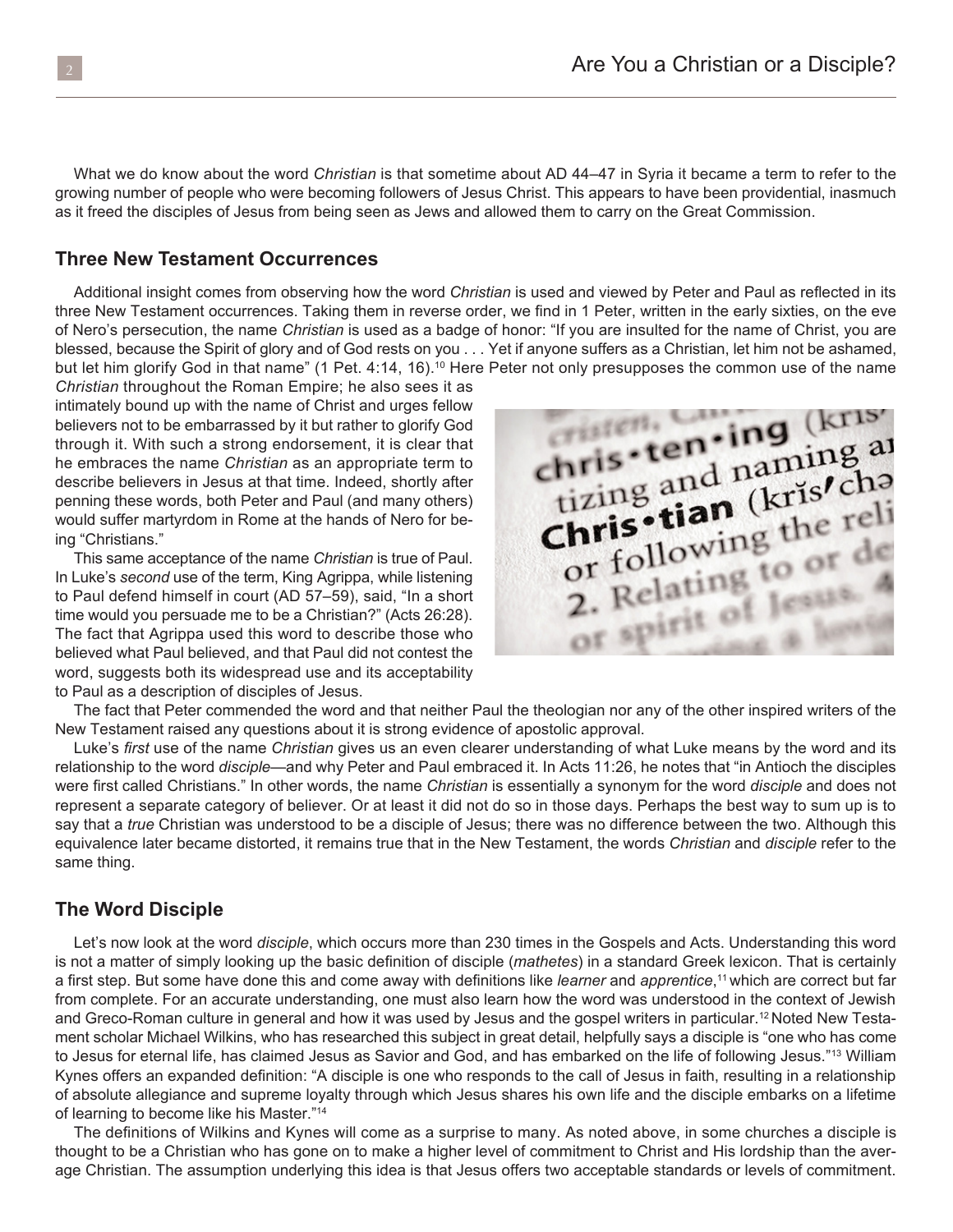Unfortunately this view fails to notice that Jesus had only one standard. His earthly ministry (up to the cross) was focused on proclaiming God's kingdom and calling people to discipleship. What this entailed is featured through His work with the twelve, who were first called to be disciples and later chosen to be apostles who would lead the church in the mission of making disciples after His departure. But it is also seen in the many others who became His disciples as His ministry unfolded (Luke 6:13, 17; 19:37; John 4:1; 6:60, 66; 19:38).

The way Jesus uses the word *disciple* in the Great Commission illustrates the point Wilkins makes above. After God raised Jesus from the dead, He gave Him universal authority over heaven and earth. Jesus then commissioned and sent forth His disciples on a universal mission. No longer were they restricted to "the lost sheep of the house of Israel" (Matt. 10:6). They were now to "go . . . and make disciples of all nations, baptizing them in the name of the Father and of the Son and of the Holy Spirit, teaching them to observe [obey] all that I have commanded you" (Matt. 28:19–20). Clearly in this text there is only one category of follower envisioned: a disciple. Just as clearly the mission is focused on one thing: making disciples. And clearer still, making disciples is a matter of bringing lost sinners to salvation in Jesus Christ and helping them understand and obey His teachings.

A closer look at the text clarifies the point. The main verb in this sentence is an imperative *make disciples*. It is supported by three participles, *going*, *baptizing*, and *teaching*, that share some of its imperative force.15 The participles serve to clarify key aspects of how disciple making works. It begins with trained disciples following the example of Jesus by going out to announce that the kingdom of God was at hand and to invite people to "repent and believe in the gospel" (Mark 1:15). Those who respond to this offer of grace are to be baptized and taught to understand and obey all that Jesus commanded His first disciples (found in the Gospels). This was a continuation and expansion of Jesus' ministry of proclaiming God's kingdom and making disciples.

In light of this, how then do we define a disciple of Jesus? In agreement with both Wilkins and Kynes but even more concisely, New Testament scholar Darrell Bock says: "At salvation, a believer becomes a disciple." He goes on to say that "discipleship is a walk that lasts the rest of one's life."16 Bock lists some of the key aspects of this lifelong discipleship that are emphasized in Luke and Acts: total commitment; love for God and neighbor; prayer; perseverance in suffering; watchfulness, patience and boldness; faith and dependence; joy and praise; testimony and witness; stewardship of wealth and possessions; commitment to the lost.17 Embracing and maturing in each of these areas takes time and is challenging, but those who receive the grace of God and enter His kingdom are enabled to do so *through the empowering presence of the indwelling Holy Spirit*.

Bock holds together the grace of God and the demands of discipleship in a helpful way: "Since each Christian must still deal with the presence of sin, his or her walk has successes and failures." Total commitment to Christ is necessary, says Bock, and "this is something the disciples struggled to learn, but Jesus makes it clear that an absolute commitment is required for being successful at discipleship . . . Nevertheless, he deals graciously with his followers and their lapses. Intention and core orientation are the point, not perfection."18

With total commitment to orient us, the Word of God to instruct us, the Spirit of God to empower us, the people of God to support us and a gracious Lord to pardon us, we are able to live out faithful and fruitful discipleship leading to increasing Christlikeness. Whether we do so and to what extent in the years after conversion reveals whether we are a good disciple, a stagnant disciple, or a poor disciple—or even a false disciple (Judas).

#### **Discipleship in the Book of Acts**

The book of Acts presents a vivid and inspiring picture of discipleship in the church. The early church was a community of disciples. We see the gospel message proclaimed in various venues by disciples who call people to repent, believe, and be baptized into the fellowship of the church. But it doesn't stop there. Once in the church, converts are to *devote* themselves "to the apostles' teaching [about Jesus] and the fellowship, to the breaking of bread and the prayers" (Acts 2:42). This is essential for maturing in discipleship with Jesus, who is now present through the Holy Spirit. Interestingly, these four elements, which were at the heart of church life in Acts 2:42 were also at the heart of Jesus' discipling of the twelve.

 The most common word for people who came to saving faith in Jesus in the early church is *disciple*. In other words, those who were saved in Jerusalem at Pentecost and throughout the Roman Empire for years afterward understood themselves to have become disciples of Jesus, like those who had become His disciples during His earthly ministry. Here are just a few examples (italics mine).

*Now in the days when the* disciples *were increasing in number, a complaint by the Hellenists arose against the Hebrews because their widows were being neglected in the daily distribution. And the twelve summoned the full number of the* disciples *and said...*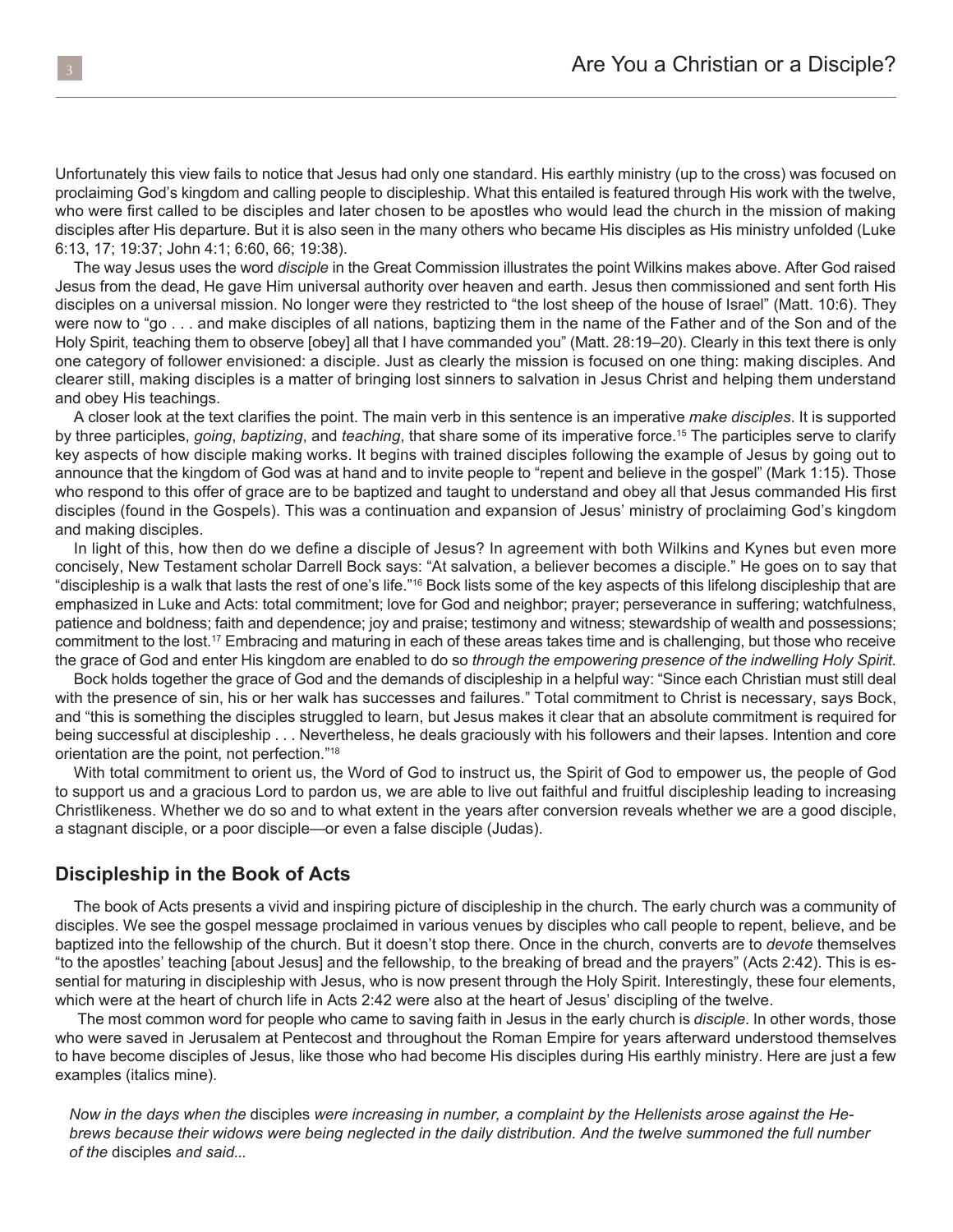*And the word of God continued to increase, and the number of* disciples *multiplied greatly in Jerusalem. (Acts 6:1–2, 7)*

*But Paul, still breathing threats and murder against the* disciples *of the Lord . . ." (Acts 9:1)*

*For some days he [Paul] was with the* disciples *at Damascus. (Acts 9:19) Now there was in Joppa a* disciple *named Tabitha, which, translated, means Dorcas. (Acts 9:36) And in Antioch the* disciples *were first called Christians. (Acts 11:26)*

*So the* disciples *determined, everyone accordingly to his ability, to send relief to the brothers living in Judea. (Acts 11:29)*

*But Jews came from Antioch and Iconium, having persuaded the crowds, they stoned Paul and dragged him out of the city, supposing that he was dead. But when the* disciples *gathered about him, he rose up and entered the city, and* 



*Throughout the book of Acts, disciples is a title for those who have placed their faith in Jesus and are now followers of Jesus, converts. That the term disciple was still used makes it clear that continuity is maintained between those who followed Jesus during his earthly ministry and those of the post-resurrection church.19*

ordinary believers. Summarizing, Michael Wilkins says,

This direct connection with Jesus and His first disciples helps define our identity and illuminates the meaning and path of discipleship for those in every generation who seek to follow Jesus.<sup>20</sup>

#### **Conclusions**

In light of this study of the words *Christian* and *disciple* what conclusions can we draw? Does *Christian* designate a different category of believer from *disciple*? Is it a term for the great mass of believers, for whom a lower standard of commitment to Jesus is acceptable, in contrast to *disciples*, from whom an optional, higher standard is required? The definitions of each word and their use in the New Testament do not give us that option. It is clear that these words are synonyms. Wilkins sums up:

Disciple *is the primary term used in the gospels to refer to Jesus' followers and is a common referent for those known in the early church as believers, Christians, brother/sisters, those of the way, or saints, although each term focuses upon different aspects of the individual's relationship with Jesus and others of the faith. The term was used most frequently in this specific sense; at least 230 times in the gospels . . . and 28 times in Acts.<sup>21</sup>*

Space limitations have confined our study to the Synoptic Gospels and Acts, however, John's Gospel also has much to teach on discipleship. And so do the Epistles, where the word *disciple* is not used but the concept is present and addressed in different language. For more, see *Patterns of Discipleship in the New Testament*, edited by Richard Longenecker (Eerdmans).

I would like to conclude with two implications of what I have been saying. The first is that *we need to recover our true identity as disciples of Jesus Christ*. This requires careful and prayerful study of what the Gospels and Acts reveal about disciples and discipleship and discovering for ourselves that *Christian*, *believer*, and *disciple* are synonymous—and that a Christian is called to live a life of wholehearted discipleship to Jesus. Tragically many people in churches today believe themselves to

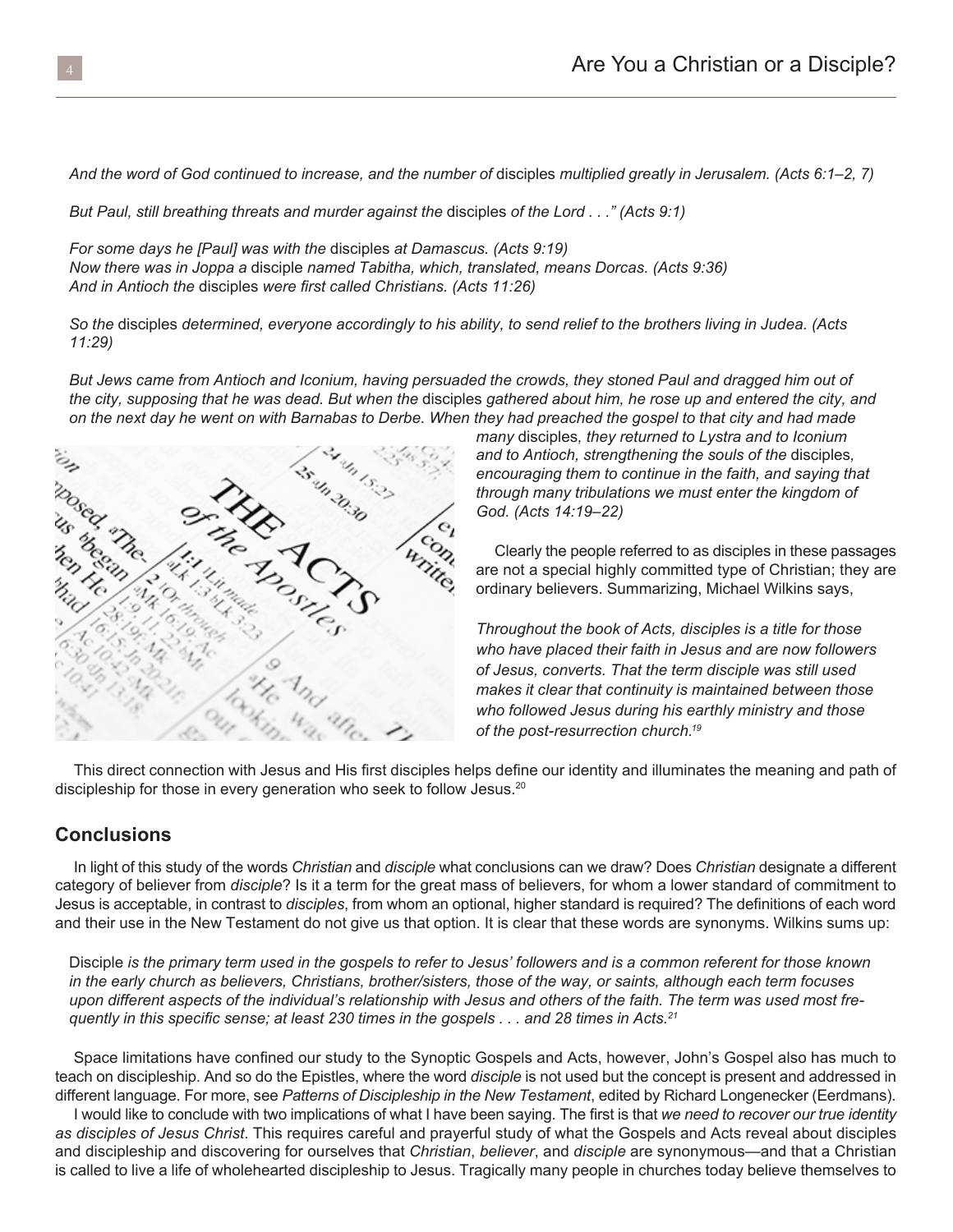be Christians but are not living as disciples of Jesus. In some cases, this is because they are Christians in name only and have not yet come to saving faith. In other cases, they are true Christians but do not understand what the Bible teaches about their identity as disciples. In either case, the answer is for a person to examine his or her heart and life in light of the gospel message and the call to discipleship and respond accordingly. Paul encouraged the Corinthians to do this when he said, "Examine yourselves, to see whether you are in the faith. Test yourselves. Or do you not realize this about yourselves, that Jesus Christ is in you?—unless indeed you fail to meet the test!" (2 Cor. 13:5).

What does this self-examination involve? Briefly, if Jesus Christ is in you (by the Spirit), there will be signs of new life, for "if anyone is in Christ, he is a new creation. The old has passed away; behold, the new has come" (2 Cor. 5:17). This new life is the fruit of faith in God and trust in Jesus, who has paid the penalty for your sins. And it has ongoing effects. A growing love for God and other people should be present, along with power to live in newness of life. You should also experience the Holy Spirit convicting you when you sin, urging you to live out grateful and joyful obedience to Christ and prompting you to reach out to the lost.

The Sermon on the Mount is a rich place to begin exploring this life of discipleship.<sup>22</sup> As you discover more of what is involved in being a faithful disciple, you may be surprised at what it entails, but do not become discouraged or overwhelmed. Remind yourself that Jesus is loving, gracious, and patient toward you, just as He was with the twelve, who often failed to understand and respond properly to what He was teaching them. He will help you, just as He helped them. He will also use you, just as He used them. When you fail, ask His forgiveness and commit yourself to making every effort to do better next time. And pray daily, and throughout the day, for the Holy Spirit's leading, empowerment, and joy. To help solidify and reinforce your true identity, consider referring to yourself not as a Christian but as a disciple of Jesus. (This seems clearer and more winsome than the phrase *Christ-follower*, which is a somewhat awkward use of English.)

A second implication is that as disciples *of* Jesus, *we need to resume our mission of making disciples for Jesus*. The Great Commission was not given to the twelve only, but through them to all believers. It was a simple but brilliant idea. They were to reproduce themselves by doing with others what Jesus had done with them. Then *their* disciples were to go out and do the same with others. In that way, Christ's kingdom would expand from generation to generation until He returns.

To make a disciple, you must be a disciple. This means that you have repented, believed the gospel, been baptized, and are in a church where you are in the (lifelong) process of learning to understand and obey all that Jesus taught the twelve (Matt. 28:19).<sup>23</sup>

Ideally, you have been in a discipling relationship in the past or are in one now. It is probably wisest to start your discipling ministry with someone who is already a believer and wants to become a stronger and more faithful disciple.<sup>24</sup> However, at some point, you will want to reach out to those who do not know Christ to help them come to salvation. To do so, prepare yourself by learning what the gospel message consists of and how to share it in a wise, winsome, and grace-filled way. There are many good resources for this.<sup>25</sup> Remember that in seeking to reach nonbelievers, you'll want to keep the focus on Jesus Christ, who He is, what He did on the cross, and the forgiveness and new life He offers to those who want it. Communicate in language free of theological terms and religious jargon; for example, the words *Christian* and *Christianity* are so laden with baggage (the periodic massacre of Jews, the Crusades, Inquisition, Thirty-Years' War, Holocaust, televangelist scandals, pedophile priests, etc.) that they can easily divert attention from Jesus and the gospel to distracting objections and confusing, controversial issues. Those who actively share the gospel periodically run into problems with the word *Christian*. As early as 1983, John Stott said, "Because of its common misuse, we could profitably dispense with it."<sup>26</sup> Whether you use the word *Christian* or not, the main point is to keep the focus on Jesus: who He was, what He did, and why it matters.

As you recover your identity as a disciple of Jesus and resume your mission of helping others become His disciples, you will become increasingly fruitful and joyful. As pastors catch this vision and lead their churches in it, they will become deeply satisfied as they see lives being transformed and church growth coming from conversions, not just transfers from other churches. And the light of Christ will burn brightly once again in our land.  $\blacksquare$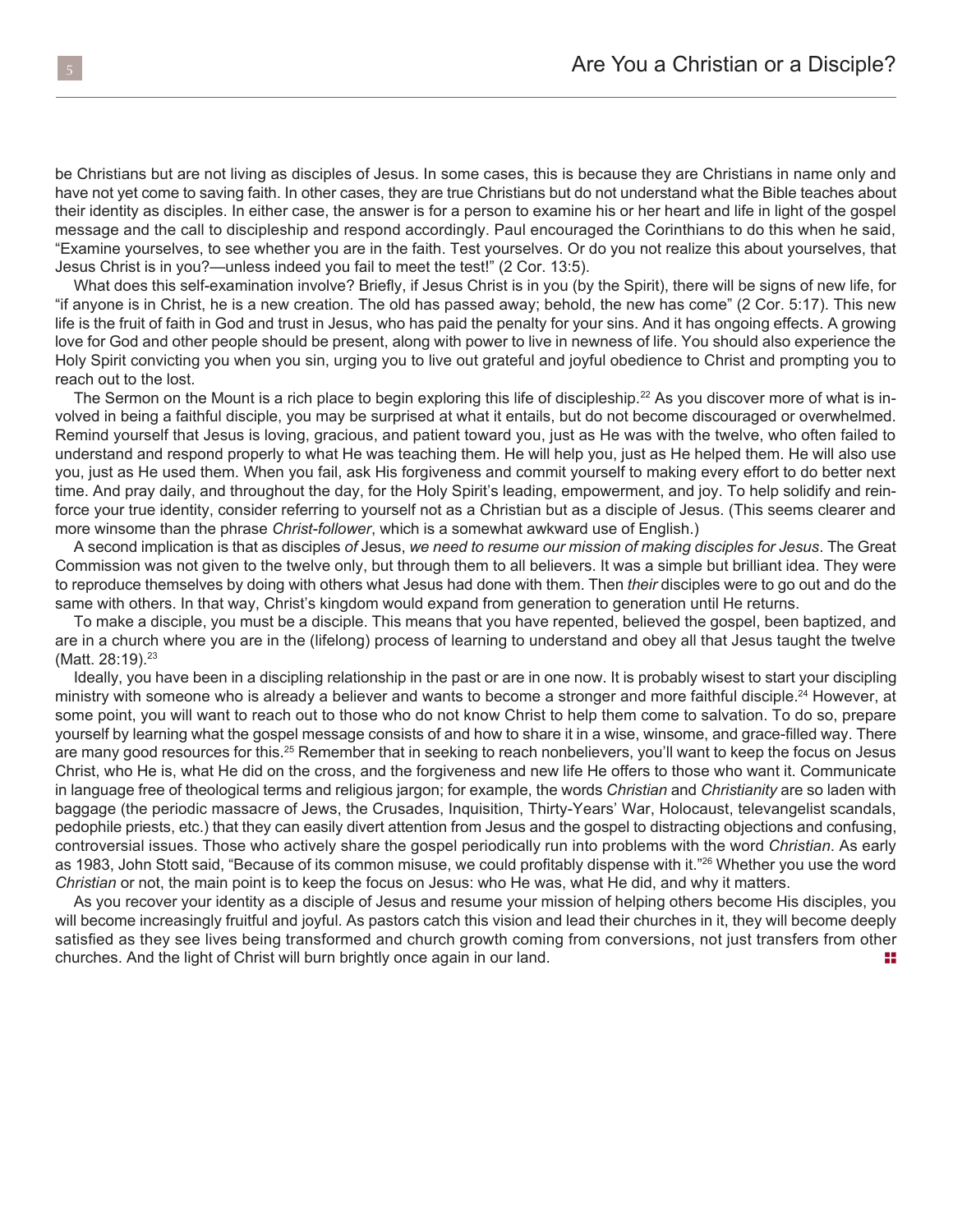Christ says 'Give me All. I don't want so much of your time and so much of your money and so much of your work: I want you. I have not come to torment your natural self, but to kill it. No half-measures are any good. I don't want to cut off a branch here and a branch there, I want to have the whole tree down. I don't want to drill the tooth, or crown it, or stop it, but to have it out. Hand over the whole natural self, all the desires which you think innocent as well as the ones you think wicked  $-$  the whole outfit. I will give you a new self instead. In fact, I will give you Myself: my own will shall become yours.

C.S. Lewis

#### **Notes:**

1. Horst Balz and Gerhard Schneider, ed., *Exegetical Dictionary of the New Testament* (Grand Rapids: Eerdmans, 1993), 477–78.

2. G. Kittel, G. Friedrich, and G.W. Bromiley, *Theological Dictionary of the New Testament*, vol. 9 (Grand Rapids: Eerdmans, 1964), 534.

3. W.H.C. Frend, *The Rise of Christianity* (Philadelphia: Fortress, 1984), 89.

4. F.F. Bruce, *The Book of the Acts,* New International Commentary of the New Testament (Grand Rapids: Eerdmans, 1979), 242, n. 26, drawing on an essay by E.J Bickerman in *Harvard Theological Review*.

5. John Stott, *The Spirit, the Church and the World* (Downers Grove, IL: InterVarsity, 1990), 205.

6. Ibid., 205.

7. C.K. Barrett, *A Critical and Exegetical Commentary of the Acts of the Apostles*, International Critical Commentary, vol. 1 (Edinburgh: T&T Clark, 1994), 548.

8. Acts 11:19–21.

9. James S. Jeffers, *The Greco-Roman World of the New Testament Era* (Downers Grove, IL: InterVarsity, 1999), 288; see also R.K. Harrison, ed. *Major Cities of the Biblical World* (Nashville: Thomas Nelson, 1985), 15.

10. Scripture quotations in this article are from the English Standard Version.

11. Bauer, Arndt, Gingerich, s.v. *mathetes*.

12. For the history, see Michael Wilkins, *Discipleship in the Ancient World and Mathew's Gospel* (Grand Rapids: Baker Books, 1995). Also see *Following the Master* (Grand Rapids: Zondervan, 1992), 71–94.

13. Wilkins, *Following the Master*, XX.]

14. William L. Kynes, PhD, New Testament scholar, pastor, and currently moderator of the Evangelical Free Church of America, in private correspondence with author.

15. Donald A. Hagner, *Word Biblical Commentary*, Matthew 14-28, v.2 (Dallas, Texas: Word Books, 1995), 886; See also, Michael J. Wilkins, The NIV Application Commentary: Matthew (Grand Rapids, MI: Zondervan, 2004), 951

16. Darrell Bock, *A Theology of Luke-Acts* (Grand Rapids: Zondervan, 2012), 323.

17. Ibid., 323–30.

18. Ibid., 323–24.

19. Wilkins, *Following the Master*, 249.

20. Ibid. See also Richard Longenecker, ed., *Studies in Hermeneutics, Christology and Discipleship* (Sheffield, England: Sheffield Phoenix Press, 2006), 248, 261–61.

21. Wilkins, Following the Master, 40.

22. See John Stott's commentary, *The Message of the Sermon on the Mount* (InterVarsity Press). One of the best books of all time is Martyn Lloyd-Jones, *The Sermon on the Mount* (Eerdmans).

23. Helpful resources to grow in your own understanding discipleship include Michael Wilkins, *In His Image* (NavPress) and Greg Ogden, *Transforming Discipleship* (InterVarsity). You should read at least these two books before discipling someone.

24. An excellent resource guide is the workbook by Greg Ogden, *Discipleship Essentials* (InterVarsity). A great follow-up study is his *The Essential Commandment* (InterVarsity).

25. Randy Newman, *Questioning Evangelism* (Kregel). A very helpful little booklet to give people is *Two Ways to Live* (Matthias Media).

26. John R.W. Stott, "In Christ," The Meaning and Implications of the Gospel of Jesus Christ. Address to the Leadership Luncheon, National Prayer Breakfast, Washington, DC, 1983.